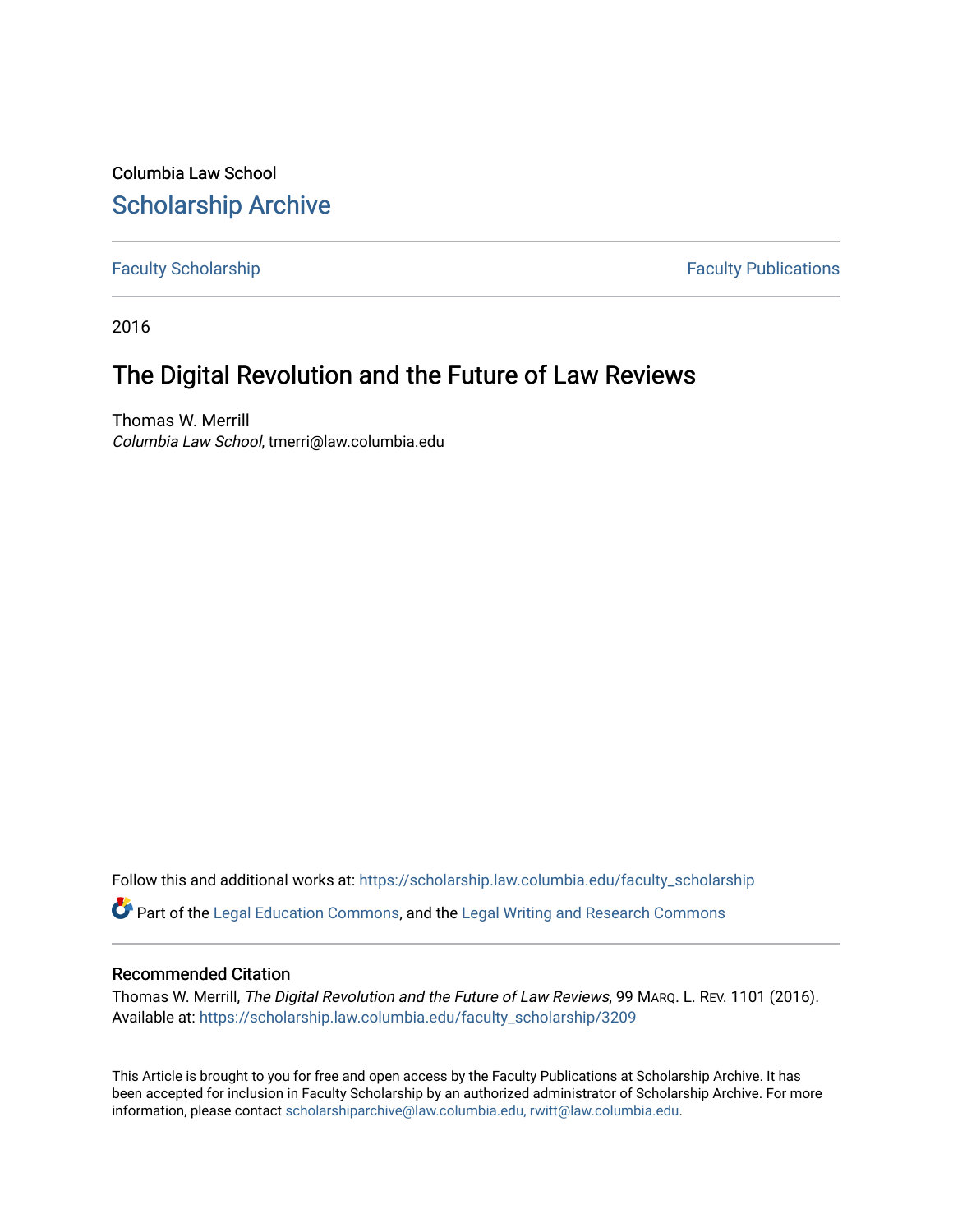#### **MARQUETTE LAW REVIEW ANNUAL BANQUET**

# **THE DIGITAL REVOLUTION AND THE FUTURE OF LAW REVIEWS**

#### THOMAS W. MERRILL\*

Let me begin by congratulating the *Marquette Law Review* on reaching the threshold of its 100th anniversary. As you may know, Harvard established the first student-edited law review in 1887. Once the Harvard experiment was seen to be a success, other schools followed suit. Marquette was an early adopter, establishing its law review in 1916. By comparison, the school I attended, the University of Chicago, did not start a law review until 1933.

The title of my remarks could be "Will the Marquette Law Review Survive Another Hundred Years?" Or, perhaps, "Will the Marquette Law Review Survive Another Hundred Years, or Whenever Dean Kearney Steps Down As Dean, Whichever Comes First?" You will have to wait to the end for the answer.

Let me begin with a brief overview about the state of scholarly journals in the field of law. Based on a recent survey by Washington & Lee University's School of Law, it appears that there are today about 980 active journals in the United States devoted to law. Of these, I estimate that about 800 are student-edited law reviews. Since there are some 200 accredited law schools in the country, this means that the average law school has four student-edited law reviews. Obviously, some have more. Harvard has eighteen; Columbia and Yale have eleven each. Some have only one. Marquette, which has four, is right at the mean.

Law reviewing is a growth industry. According to one source, in 1997 there were an estimated 400 student-edited law reviews. This means that the number of student-edited reviews has doubled in less than twenty years. The growth appears to be almost entirely in the form of new specialty law reviews at schools that already have a generalist law review and one or more specialty reviews. Lest the numbers astonish you, consider that in the field of biology there are now 550 academic journals.

 \* Charles Evans Hughes Professor, Columbia Law School. This is a lightly edited version of Professor Merrill's remarks at the University Club of Milwaukee on April 8, 2016.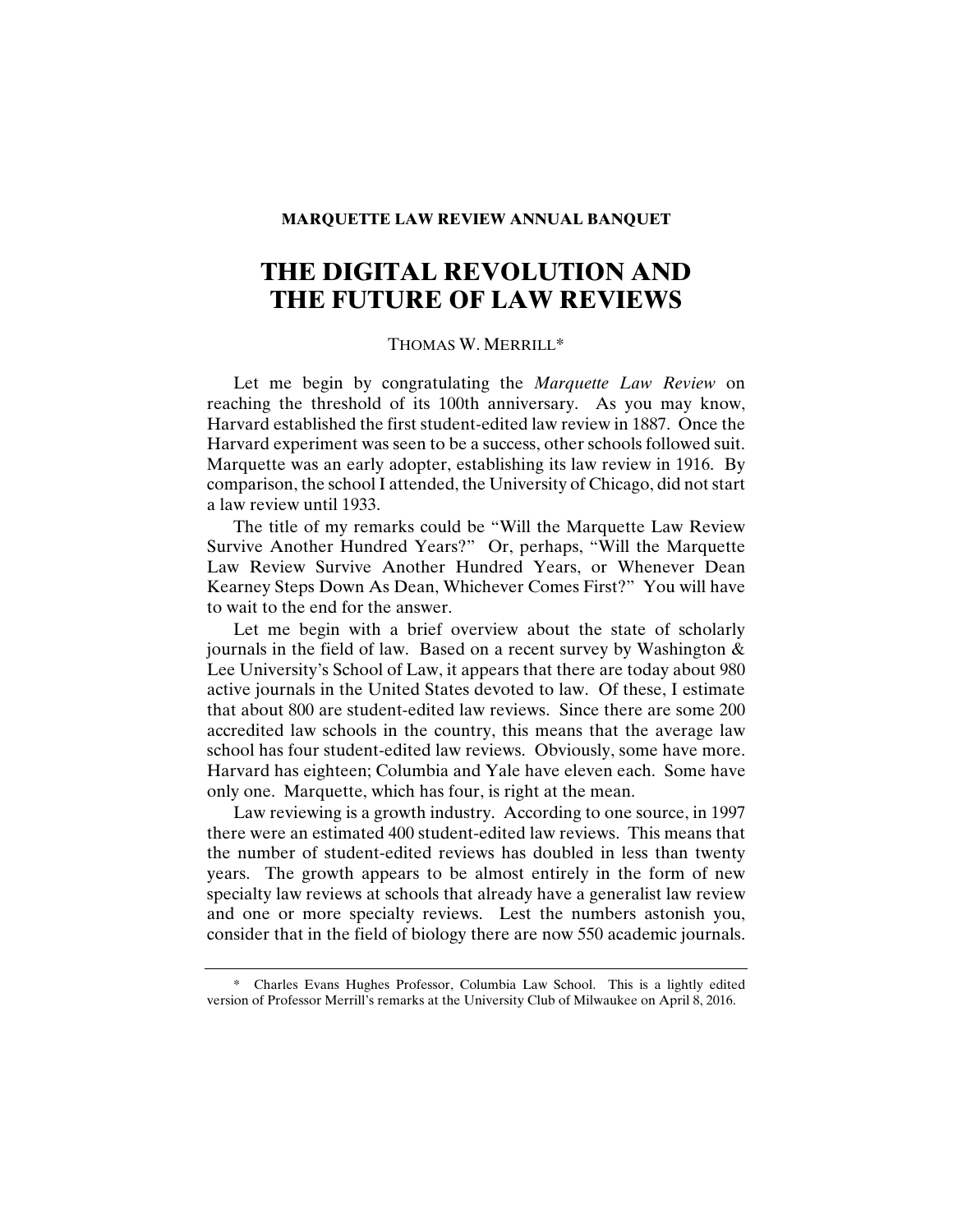Knowledge, or at least academic inquiry, is multiplying at an incredible rate. The growth in the number of law reviews in a significant sense simply mirrors a more general proliferation of scholarship, including legal scholarship.

The specific topic I wish to address is how the digital revolution is likely to affect law reviews, especially the 800 student-edited law reviews, in the coming years. About a month ago, the librarian at Columbia Law School sent a remarkable email to the Columbia faculty. He announced that the law school was cancelling its subscriptions to 450 law reviews. I was stunned by this. But, truth be told, I did nothing to protest. As far as I am aware, none of my colleagues did, either.

The explanation for the indifference, certainly in my case, is simple. It has been years since I went to the library to look up a physical copy of a law review. Instead, when I want to peruse a law review article, I look it up on a website called HeinOnline. If it's not there, I use Westlaw or Lexis. As a last resort, I go to the law review's web page. For heavy consumers of law reviews, which I consider myself to be, the world of law reviews has gone digital. Hard copy is obsolete.

How did the librarian pick which 450 subscriptions to cancel? Again, a simple answer. He cancelled every review that immediately uploads its content to HeinOnline. For these reviews, there is a digital facsimile of the hard-copy version available as soon as the hard copy is published. Only those reviews that delay their migration to HeinOnline (including Marquette, I should note) were spared. But given that these reviews are more-or-less-immediately available on Westlaw and Lexis, or on the law review web page, it is not hard to imagine that their cancellation, too, is not far off.

What are the implications for law reviews? The principal lesson is straightforward: All or nearly all law reviews will eventually cease publishing in hard-copy form and will publish only online. It is a matter of simple economics. Subscribers will continue cancelling print subscriptions. Reviews will find it more and more difficult to justify the cost of hard-copy publication, given the dwindling subscriber base. Indeed, the primary source of revenue for most law reviews today is the license fees and royalty payments they obtain from HeinOnline, Westlaw, and Lexis. If reviews switch to online publication, they can stay afloat, perhaps with a modest subsidy from the law school. Otherwise, the subsidy will have to get larger and larger, to the point where the law schools will force them to go online.

The migration is already underway. Of the 980 active law journals published in the United States today, 89, or almost 10 percent, are already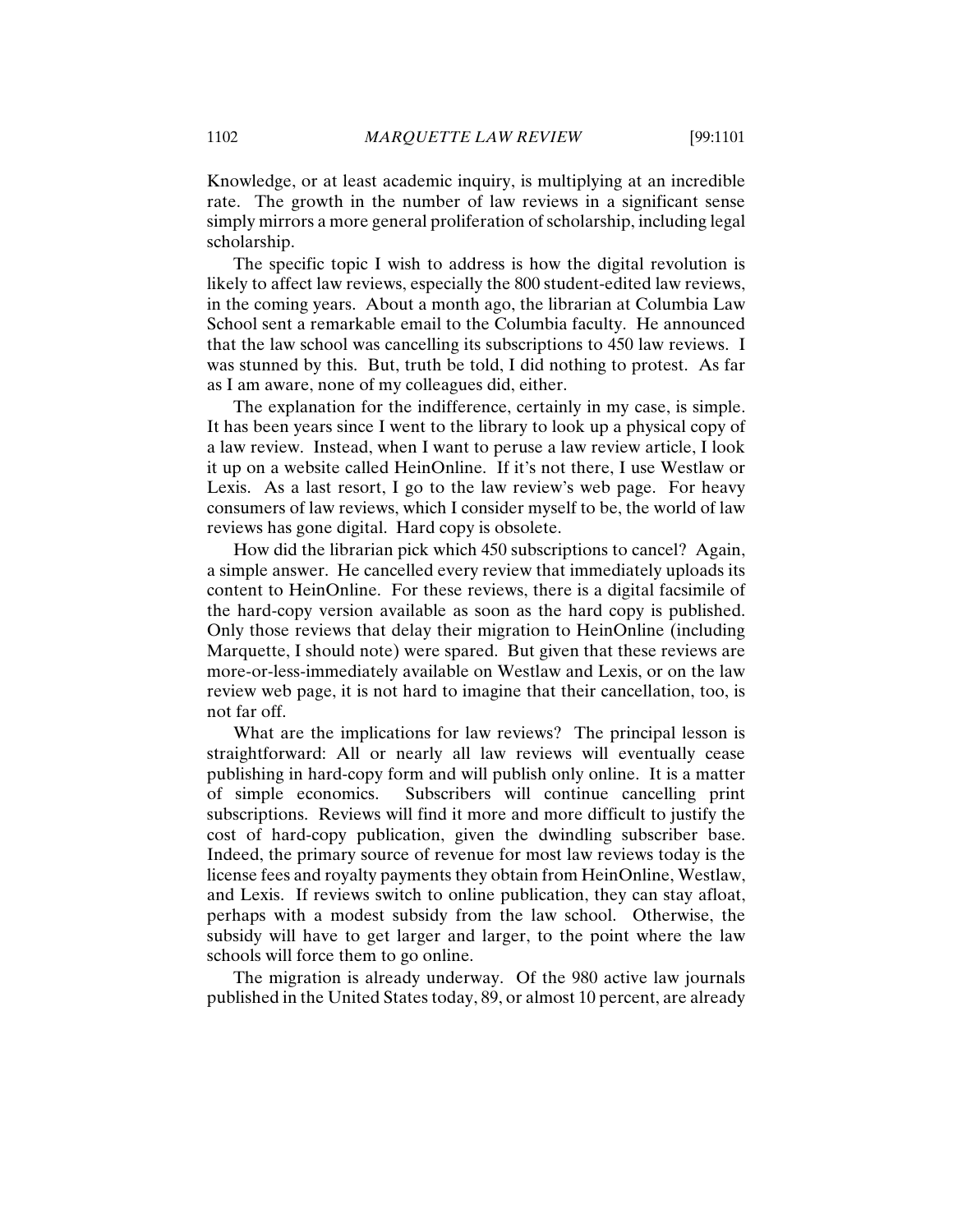published only online. Most of these are student-edited publications. Columbia, for example, has two student law reviews that are published only online. I would also note that many of the top generalist law reviews have recently started publishing online supplements, featuring shorter essays and commentaries on articles published by the review. Thus, the idea of online publication is already familiar to the top law reviews. Outside law, in fields such as biology and medicine, online journals are even more widespread. In these fields, only a handful of the oldest and most prestigious journals still publish in hard-copy form. It is reasonable to predict that, soon, all or nearly all law reviews will switch to online publication, in parallel to what is happening in other scholarly fields.

What will be lost? As I have already indicated, for heavy consumers of law reviews, nothing. That consumer is already consuming online. Some faculty and students will lament the passing of the physical reprint of the article or note they have authored. But there is a fairly good nearsubstitute: a photocopy of a PDF version of the article or note. I already receive many of these from authors. An even better solution is to send an email to colleagues, family, and friends, announcing the publication of an article, with a PDF copy attached. Since most reprints end up in the circular file in any event, online distribution would have environmental benefits as well.

Another way in which the digital revolution has affected law reviews involves the article selection process.

Here it is necessary first to mention an oddity of law review practice. In most scholarly fields, journals follow what is called a single-submission policy. An author submits a manuscript to one journal; if the journal thinks the article may be worth publishing, it sends the piece out to two or three experts for what is called peer review. If the article is turned down, the author then starts with another journal.

Law reviews, for reasons that are lost in the mists of time, follow a multiple-submission policy. An author can send a manuscript to as many journals as he or she wants; at least in theory, all these reviews then consider the article simultaneously. The first journal to make an offer of publication that the author accepts gets the publication rights. This basically establishes a race among law reviews to see who is the first to capture the submission. Because this process requires that law reviews make quick publication decisions, law reviews cannot use peer review. The articles editors—third-year law students—make the decisions about which articles are worthy of publication and which should be rejected.

I have long regarded this system as crazy, and I think most of my colleagues do, too. What you end up with is dozens or even hundreds of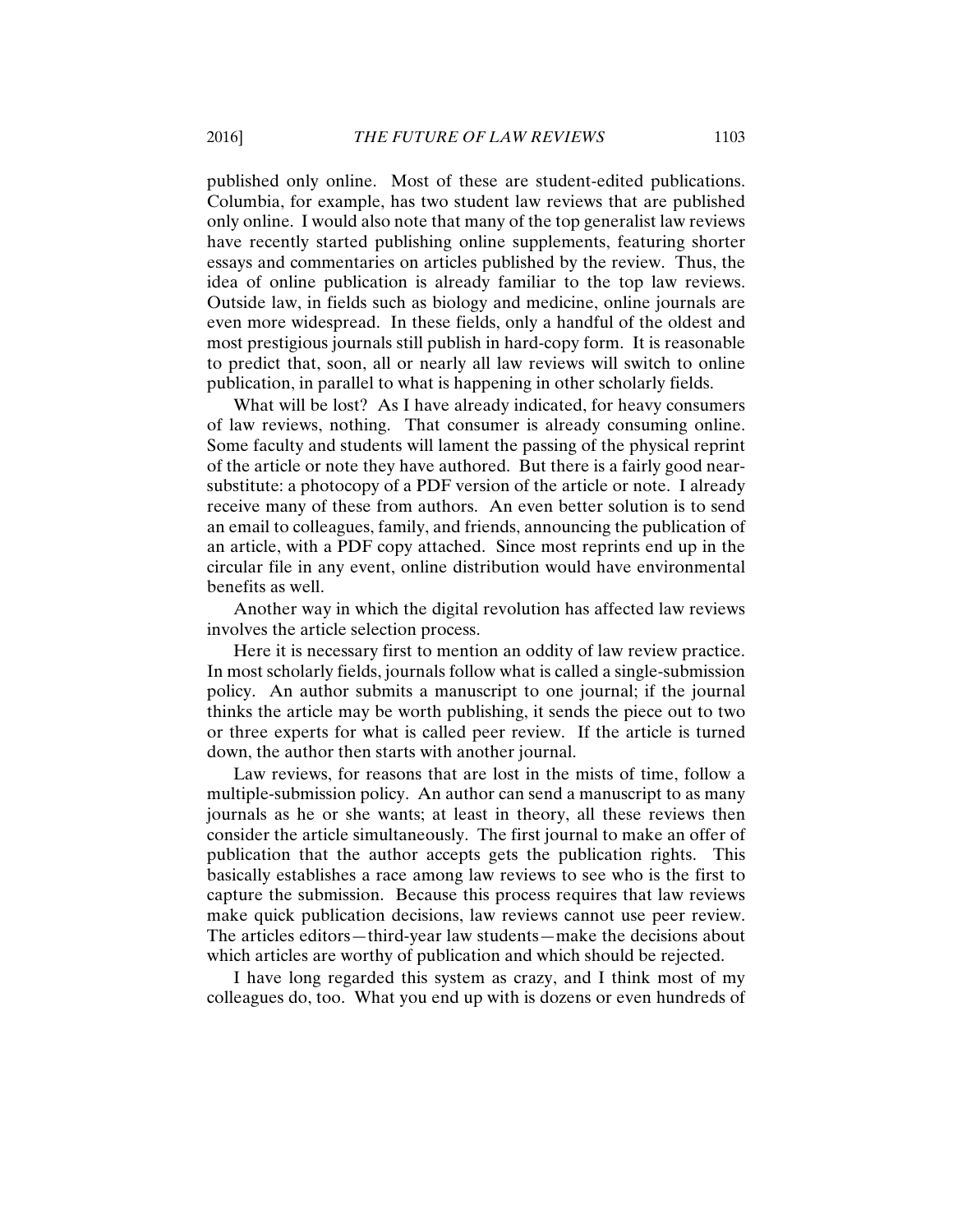editors at different schools, swamped by large numbers of submissions, acting under great time pressure to make decisions to accept or reject. This necessarily means that articles are placed—or not—based on dozens or even hundreds of superficial evaluations. The Marquis de Condorcet proved many years ago that large numbers of individuals guessing the number of beans in a jar will produce a more accurate aggregate guess than any individual acting alone. But this depends on aggregating the guesses, whereas the judgments of the articles editors at different law reviews are not aggregated. And, besides, law review articles are not beans in a jar—at least not all of them.

I recently interviewed two articles editors on the *Columbia Law Review* to get a sense of the current reality of the process. There are seven articles editors at Columbia. Each has, at any given point in time, a portfolio of about 200 pending submissions to evaluate. About 90 percent of these are rejected, they said, after reading about the first ten pages of the submission. This means, as many law professors have intuited, it is important to write a snazzy introduction. The editors also acknowledged using a variety of proxies to zero in on articles for closer consideration. The academic affiliation of the author is one. Professors at higher-ranked law schools get more attention. The author's past publication record is another. Those with long bibliographies get more attention. A third, which was news to me, is that submissions by post-graduate fellows or visiting assistant professors at top law schools are also given careful consideration. The theory here is that these authors have been carefully vetted as promising scholars by the schools at which they have temporary appointments and that these debut articles will have received great attention in their preparation.

The use of these proxies is obviously distressing from the perspective of an ideal meritocratic system. It means that those who have already achieved success have a built-in advantage in gaining more success. This is a source of bitterness on the part of ambitious young scholars trying to break into the system. The only justification for the process is that, given the reality of multiple submissions, some system of proxies is inevitable. No human being can give careful consideration to 200 manuscripts in a short period of time. Proxies are better than what happened when I was an articles editor years ago, which was that manuscripts just got tossed out unread when one editorial board turned over to another.

The system has been modified in recent decades by something called the expedited review. This, too, is maddening, but I think it may be a modest improvement relative to just using proxies such as the school of affiliation of the author. You all know how expedited review works.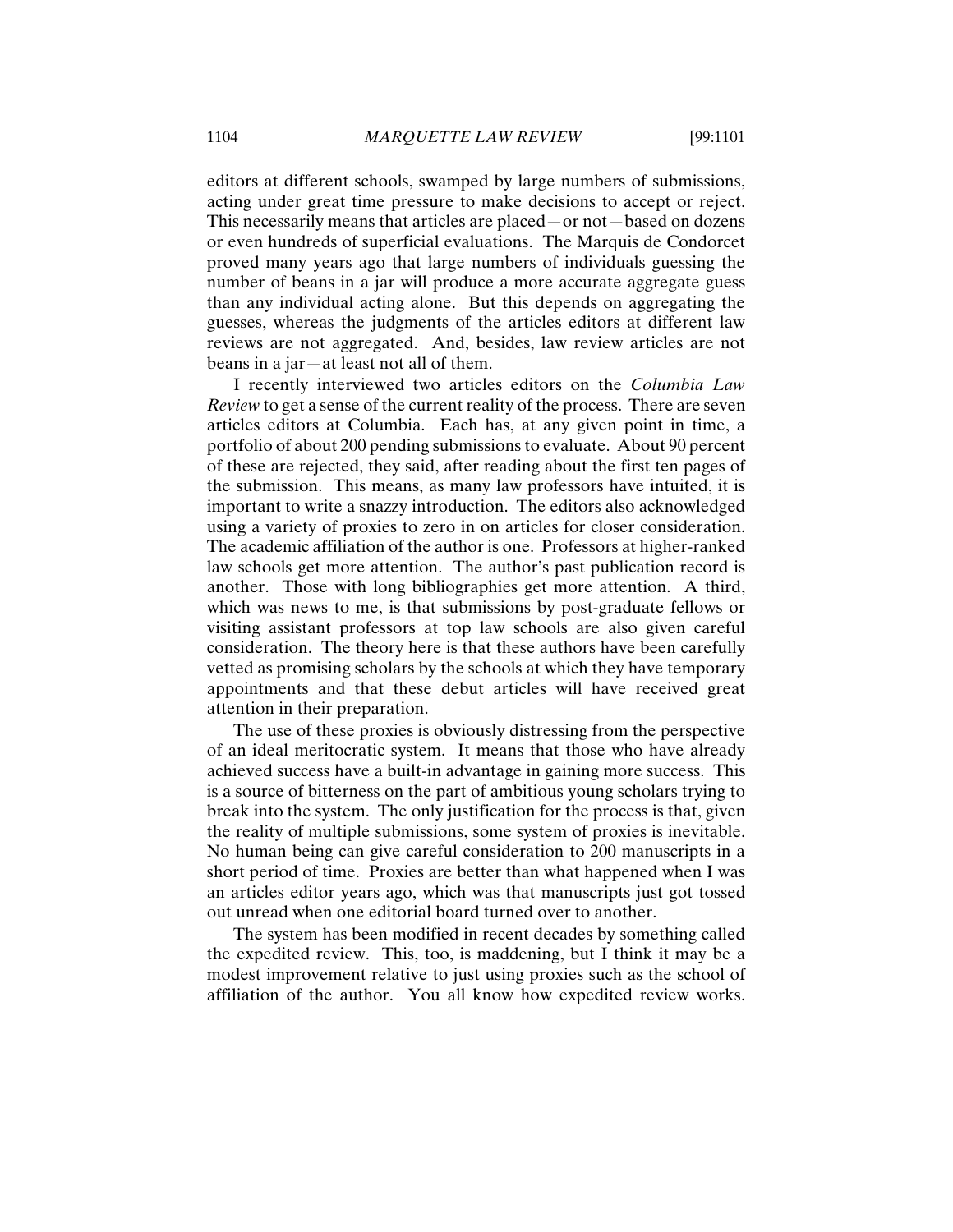When an author receives an offer of publication, typically with a short deadline, the author will notify other reviews in which he or she would prefer to publish, and many of them will scramble to consider the submission on an expedited basis. In effect, reviews regard the initial offer of publication as a signal of quality, which justifies their zeroing in on this submission. There are lots of reasons why this is not a perfect system. But one can also see it as another device for dealing with the information overload created by multiple submissions. It also contributes in a small way to the rationality of the ultimate decision about where a submission will be placed, because it generates a modest aggregation of judgment: at least two law reviews are guessing how many beans are in the jar, rather than just one.

What then has been the impact of the digital revolution on the article selection process? Not very much, truth be told. The primary development has been the emergence of two competing web-based services, ExpressO and Scholastica, that authors can use to submit manuscripts for consideration. The author sends the manuscript to the service, indicates the journals to which it is to be submitted, and pays a fee based on the number of journals selected. The service then distributes the manuscript electronically to the designated journals and keeps a running tab on the status of the manuscript for the benefit of the author and the journals. Within the law review itself, the services can be used to divide manuscripts among articles editors, keep track of the status of each submission, and provide for wider distribution if "reads" by additional editors are deemed appropriate.

In some respects, the advent of these digital services has improved the article selection process. Editors can more easily keep track of the status of articles as they work their way through the evaluation process. Fewer manuscripts get lost or ignored—or just pitched out when the board turns over. The services also make it easier to maintain accountability among multiple articles editors and to provide access for other editors when additional reads are deemed appropriate.

In other respects, the digital services probably exacerbate problems associated with the multiple-submission system. Perhaps most obviously, they greatly reduce the transaction costs to authors of making large numbers of submissions. So the cascade of submissions has risen to a torrent. It is also possible that they encourage even greater use of proxies in selecting articles for publication. Scholastica includes the author's CV along with the manuscript, so editors do not even have to look it up to figure out where the author teaches and how much he or she has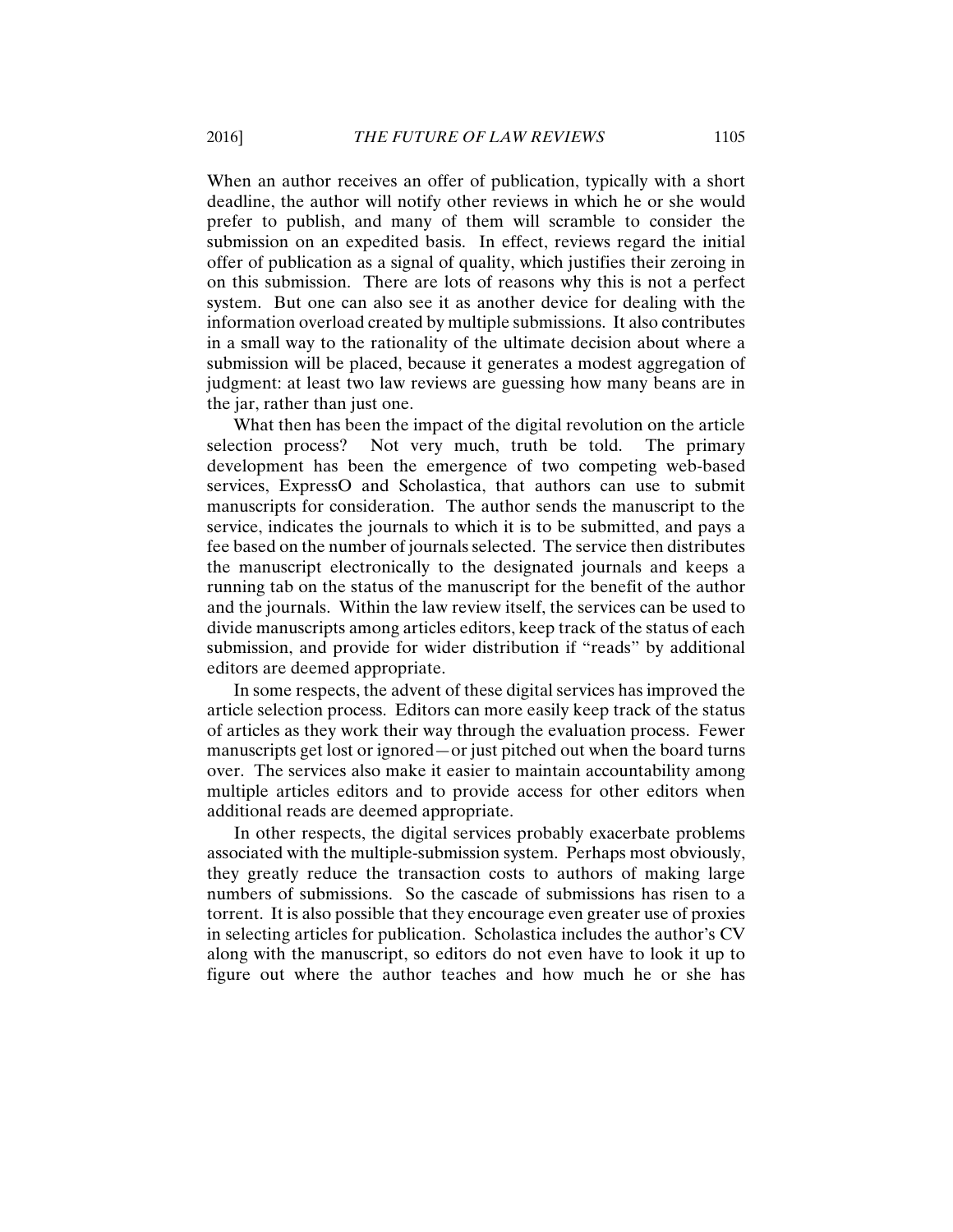published in the past. And the services do little to enhance aggregation of judgments among different reviews.

Why don't law reviews give up on the multiple-submission policy and adopt a single-submission policy like journals in other scholarly fields? The answer, I think, is that this would require some kind of collective action on the part of all or nearly all law reviews acting together. Single submission, certainly if combined with outside peer review, takes time. If one review adopted a single-submission policy, and the other reviews did not, then the other reviews would presumably grab the best articles before the review with a single-submission policy could act. No review wants to lose all the best articles to competing reviews. So no review is in a position to adopt single submission unilaterally. And with editorial boards turning over every year, reviews find it impossible to make longterm commitments to other reviews, such as would be necessary to achieve a comprehensive agreement to move to single submission.

The bottom line is that the digital revolution has regularized and magnified features of the article selection process, but has not fundamentally changed its character. As long as student-edited law reviews adhere to the norm of permitting multiple submissions—as I believe they will—the logic of that system will continue to dictate the way content is allocated among student-edited law reviews.

The most far-reaching question posed by the digital revolution—and here I get to one of my facetious alternative titles—is whether it will lead to the elimination of law reviews altogether. Some of my more tech-savvy colleagues predict that this will happen. They envision a future of openaccess publication of scholarship on the Social Science Research Network (SSRN) or its equivalent, in which individuals seek out articles to read based on download counts, citation counts, and references in blogs and other online sources. The traditional function of journal publication will become increasingly irrelevant. SSRN or something like it will become the dominant source of publication. Law reviews, lacking enough decent content to publish, will wither away and die.

The hypothesis here is based on what is called disintermediation. Something like this has happened to newspapers and booksellers. Newspapers and booksellers used to perform a gatekeeping function, determining what sort of information would be made available to the public, based on their judgment about its accuracy and quality. With the rise of the internet, consumers are increasingly bypassing these gatekeepers and seeking out information from a variety of alternative sources. My skeptical colleagues think something similar will happen in the realm of legal scholarship. No one will care whether an article was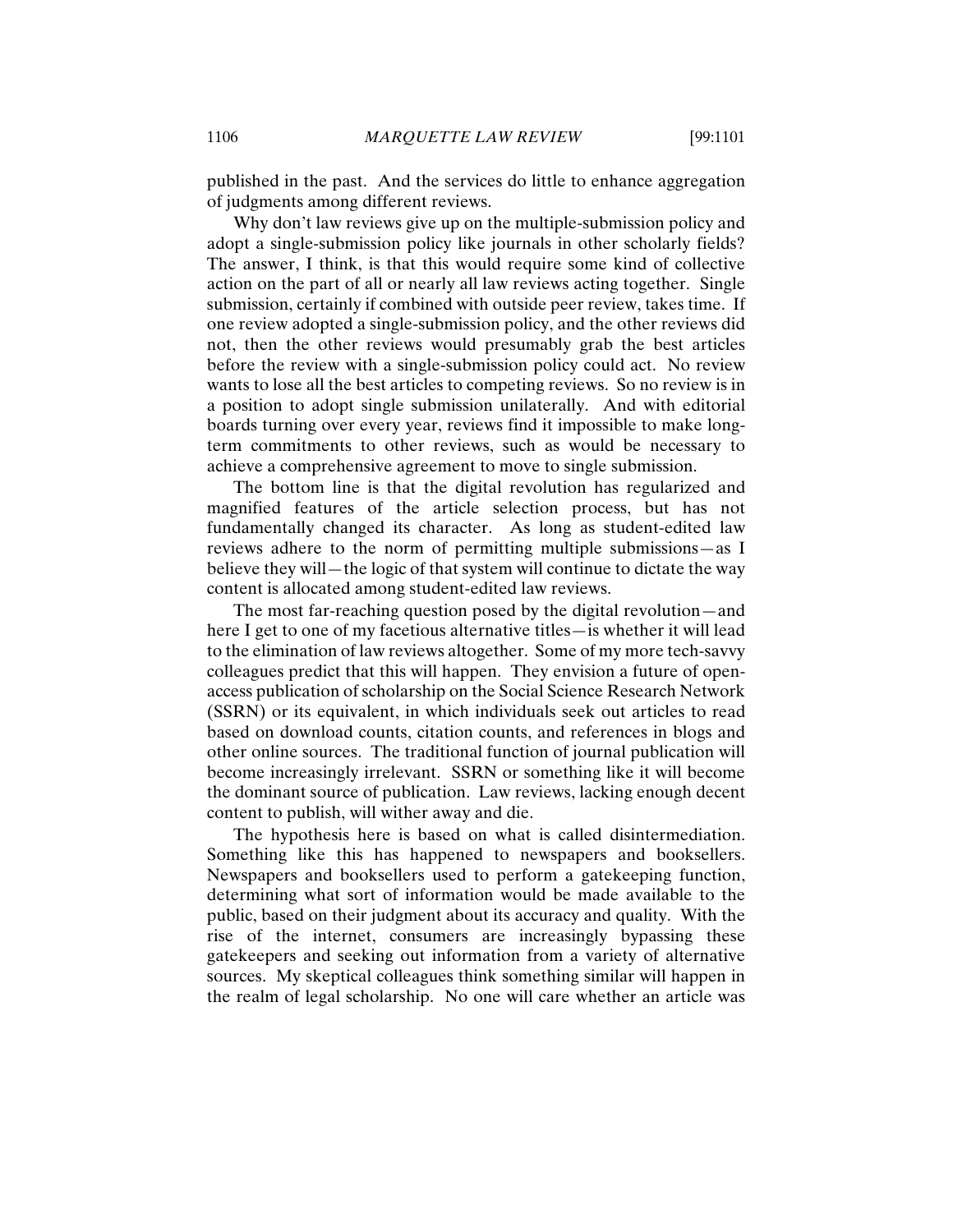published in the *Harvard Law Review* or the *Slippery Rock Law Review*. All that will matter is how many times it has been downloaded or cited, and whether it was mentioned by the Volokh Conspiracy or Prawfsblawg.

There is no question that law reviews do not perform the strong gatekeeping they once did. When I was a young law professor, a long time ago in a law school far, far away, the library would circulate, once or twice a month, photocopies of the tables of contents of law reviews as they were published. One would peruse these tables of contents to see if articles or student notes had been published germane to one's research, or perhaps simply of general scholarly interest. The library would also route certain law reviews to faculty members for examination before the articles were put on the shelves. These practices reflected the gatekeeping function of the law reviews. If one wanted to keep up with cutting-edge scholarship, one looked at recent issues of the law reviews.

These practices have largely stopped. Faculty members rely less on the table of contents of law reviews to tell them what to read, and more on other cues, such as discussions on blogs. I also think that faculty are more focused on seeking out publications that are narrowly relevant to their own specialty than was formerly the case. In this respect, changing habits reflect the explosion in the volume of legal scholarship and the increasing specialization among legal academics.

What has not happened—and what I see no sign of happening—is that legal scholars are forgoing opportunities to publish in law reviews. Many of my colleagues—especially the younger ones—post their manuscripts on SSRN before they submit them to reviews. And some insist that SSRN is more important to them as both a vehicle for dissemination of their scholarship and a source for finding other scholarship. But, oddly enough, they continue to submit their work for publication in law reviews. Indeed, no young scholar interested in getting hired to teach at a law school, or in receiving tenure at a law school, or in securing a lateral offer to teach at another law school, would think of building a resume consisting solely of postings on SSRN. This would be a very high-risk strategy—indeed, I would think, the kiss of death.

At least two things of importance are revealed here. First, everyone by which I mean senior faculty, junior faculty, and aspiring faculty continues to behave as if getting published in law reviews is a significant measure of quality. The multiple-submission policy may be crazy, and the expedited-review process may be nuts. But getting one's scholarship accepted for publication in a law review is still regarded as a meaningful signal that the work is serious and should be taken seriously.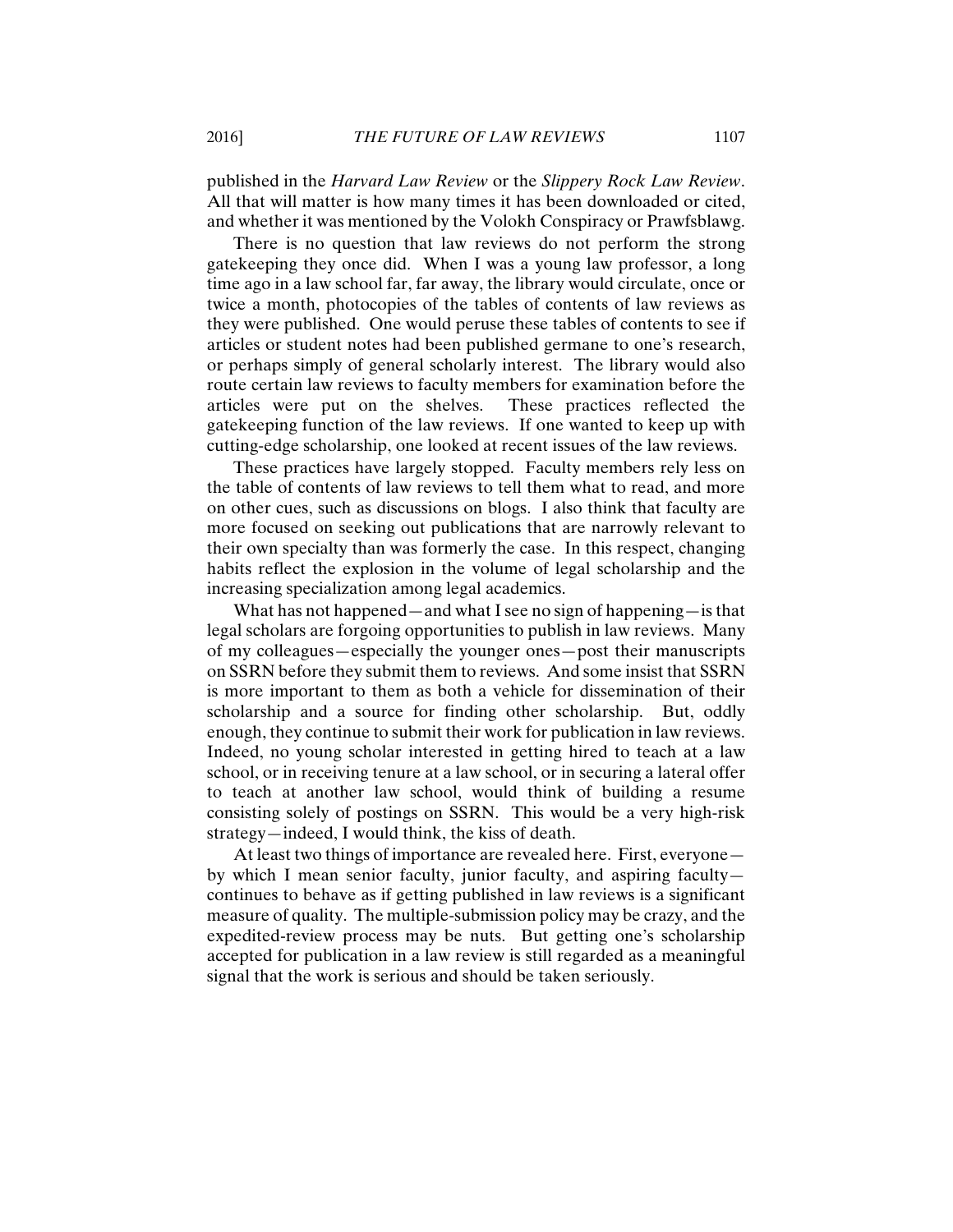Second—and here I think we alight on the secret to the enduring success of law reviews—law reviews provide something that SSRN is never going to supply: namely, free editorial service.

Law reviews rest on the following unstated bargain: Students supply free labor. In return, they get the prestige and the educational experience of running a professional journal.

Let us look at this unstated bargain from both the faculty side and the student side.

From the faculty side, the faculty get both an outlet for their scholarship and the benefits of a rigorous editing process by the best students, at no out-of-pocket cost. In contrast, in many other scholarly fields, scholars are required to pay for the privilege of having their scholarship published in an academic journal. To be sure, law professors constantly grouse about the editing they receive from student-edited law reviews. Everyone has a story about student editors who insist on changing every *which* to a *that*, or every *that* to *which*, or maybe either in a random pattern. And professors love to complain about the excesses of *The Bluebook*. But, in the end, law professors recognize that the careful scrubbing of the manuscript by law review editors makes the work stronger, more reliable, and more professional. Publishing in a law review adds value relative to the posting on SSRN or any other open-access source. Given this reality, professors will continue to publish in studentedited law reviews. There are a handful of faculty-edited law reviews, which have the advantage of using single-submission policies and peer review. But they cannot compete with the unpaid labor available to the student-edited reviews. This helps explain why the student-edited reviews continue to proliferate at a rate far in excess of the growth of faculty-edited reviews, which has been quite slow.

So what about the student side of the bargain? I mentioned unpaid labor. Isn't that the definition of slavery? Why isn't law review membership just a lot of hard work, toiling over articles that no one is going to read, for which the authors hardly ever give the students any thanks? But there is more to it than that.

For one thing, as many of you have noticed, employers like students who have served on law reviews. This is not just because law review membership is a proxy for good grades. Employers can read transcripts to see grades. More importantly, it is because serving on the law review makes you a better lawyer. It instills all sorts of good habits: attention to detail, insistence on accuracy, continual striving for clarity in expression, intellectual honesty. Serving as an editor makes you a better wordsmith, and all lawyers are ultimately wordsmiths. When I was an articles editor,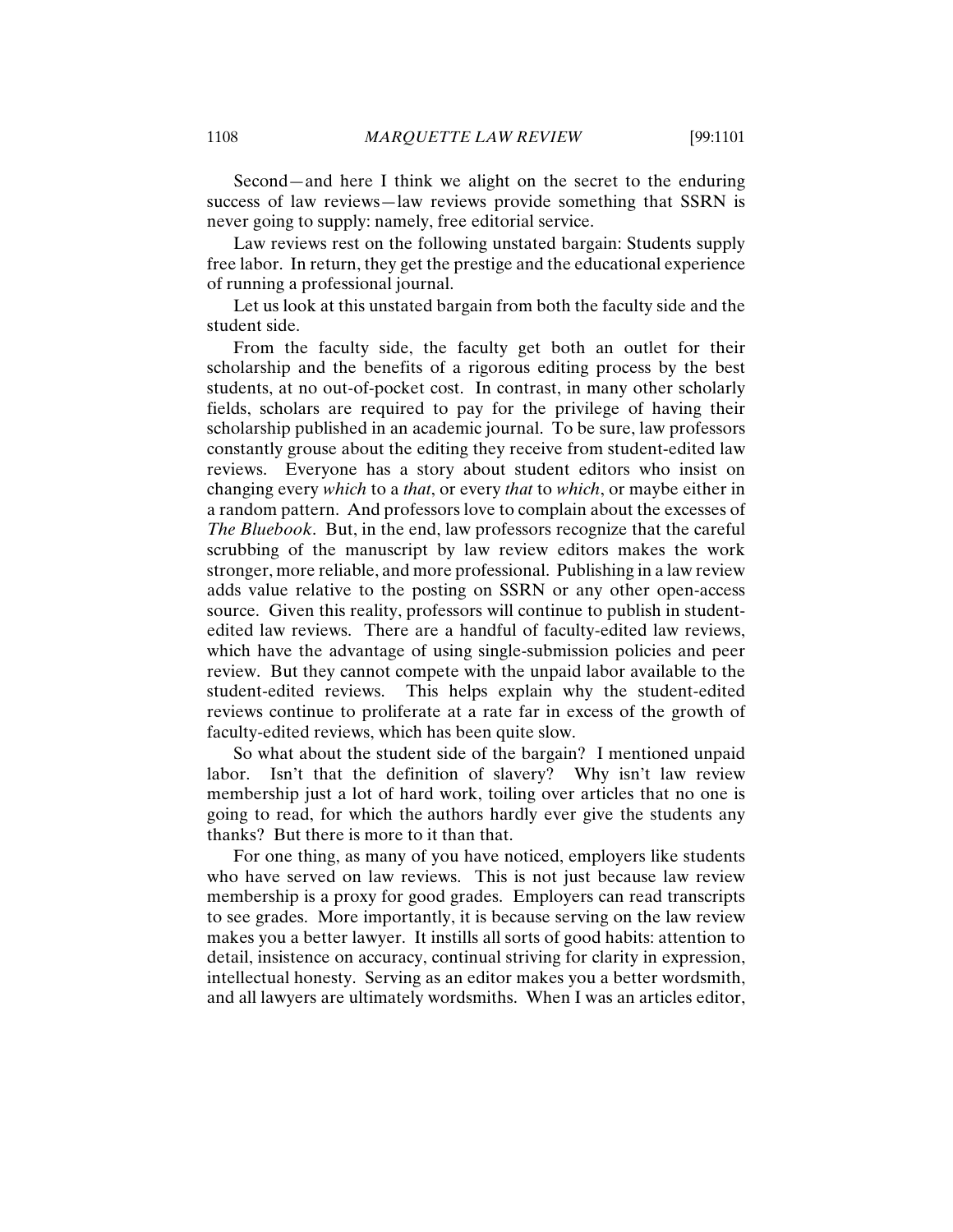I edited a piece by Walter Gellhorn, who took the time to explain to me, ever so patiently, when to use *which* and when to use *that*. That was a lesson which I never forgot. (Or should I say, *Which* was a lesson *that* I never forgot?)

Serving on law review also teaches students a lot about the law. Half of what I learned about the law in law school I learned through my work on the law review, both in writing a student comment and in selecting and editing articles in a wide variety of fields. Law review work requires a deep level of engagement with a legal topic that is usually missing in classwork and preparing for exams. What you learn in writing and editing tends to stay with you.

Last, but surely not least, serving on the law review—an intense experience that involves working with other editors—is a source of lasting friendships. Nearly all of my law school classmates with whom I stay in touch are people with whom I served on the law review.

So the student end of the bargain is by no means the lesser one. All those long hours and frustrations will eventually be rewarded. You will not regret the investment you have made.

I draw two modest normative suggestions from these ruminations. One is that law reviews should continue to take the article selection process seriously—as seriously as is possible given the avalanche of manuscripts with which they are inundated and the time pressure they operate under in vetting these manuscripts.

The other is that law reviews should continue to strive to provide constructive editorial revisions to the articles they accept, including assuring that citations accord with the edicts of the tyrannical *Bluebook*. Good editing is the key to the success of law reviews, and the key to its continued success in the future. If law reviews pursue their editorial functions with diligence and good faith, they will continue to flourish as the preferred medium for publication of legal scholarship.

To sum up, I would predict that sometime in the next 100 years, or perhaps when Dean Kearney is no longer dean, the *Marquette Law Review* will become an online publication. I also predict that it will continue to follow a multiple-submission policy, notwithstanding all the imperfections associated with this method of selecting content. But I also predict that the *Marquette Law Review* will be around to celebrate its 200th anniversary, even if Dean Kearney is not available to serve as toastmaster. Certainly, if future generations of students adhere to the standard of excellence that has prevailed over the first one hundred